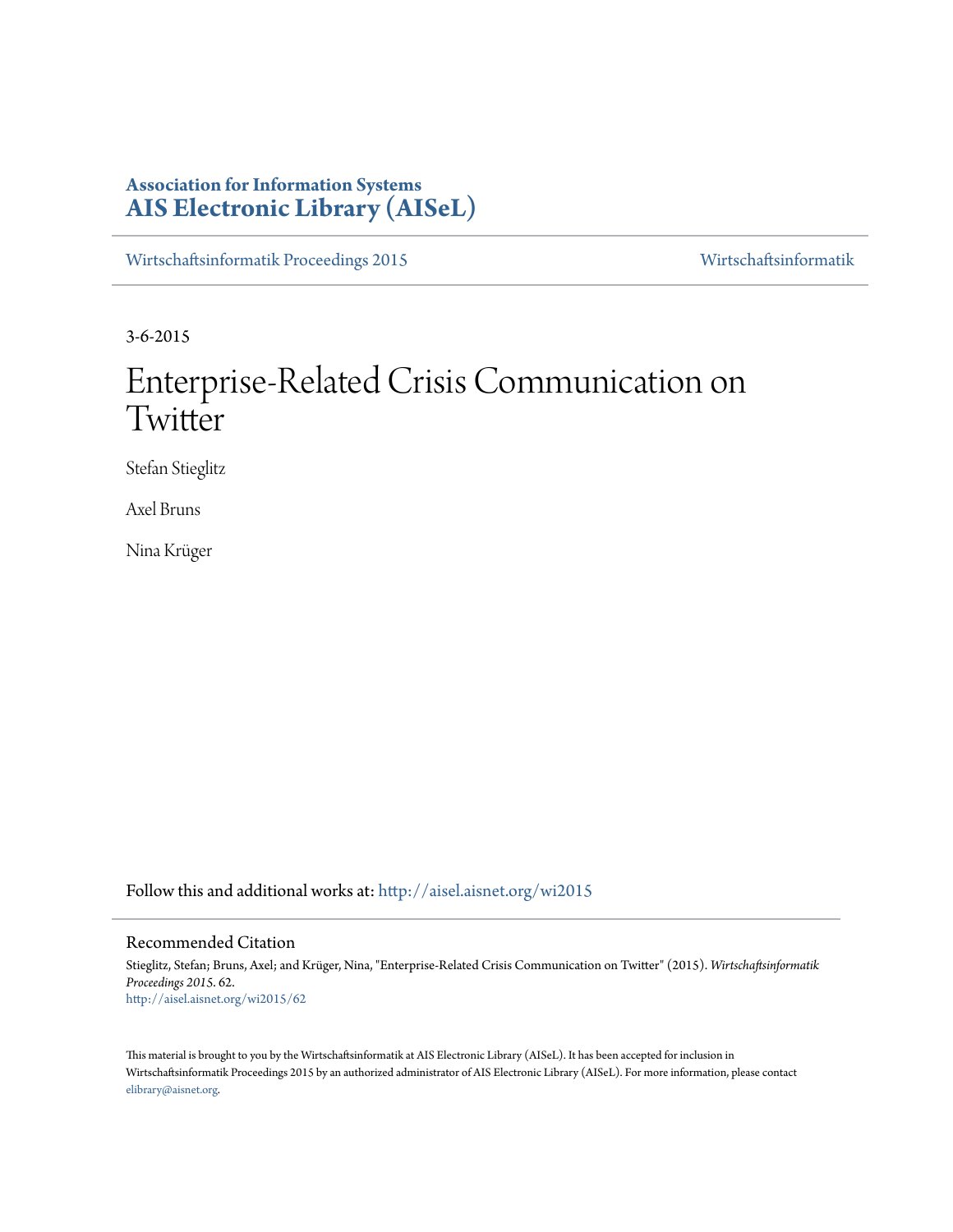# **Enterprise-Related Crisis Communication on Twitter**

Stefan Stieglitz<sup>1</sup>, Axel Bruns<sup>2</sup>, and Nina Krüger<sup>1</sup>

 $1$  University of Münster, Department of Information Systems, Münster, Germany {stefan.stieglitz,nina.krueger}@wi-kuk.de <sup>2</sup> Queensland University of Technology, Brisbane, Australia.

a.bruns@qut.edu.au

**Abstract.** The rise of social media as communication channels has enabled customers to provide feedback or to ask for assistance quickly and easily. In the context of brand crises, the microblogging platform Twitter is highly relevant because of its ability to support information sharing. By investigating communication on Twitter, the authors examine Twitter activity patterns based on a dataset of some 240,000 tweets during two major brand crises affecting the Australian airline Qantas – the volcanic ash cloud caused by the eruption of Chilean volcano Puyehue in June 2011, and the global grounding of Qantas flights by management in the course of an industrial dispute in October/November 2011. Through this case study we find that characteristics of communication change significantly during different stages of the crisis. Further, we demonstrate that different kinds of crisis result in different communication patterns on Twitter.

**Keywords:** Social media, crisis, Twitter, Qantas.

# **1 Introduction**

Social media enable customers and stakeholders to provide public feedback on products and services, to ask for help and support, and to search for information. Twitter as a microblogging service with a focus on information sharing and mobile applicability is of increasing importance for brand communication and has been a subject of research for some years [1-3]. The large amount of data generated on Twitter also enables enterprises to investigate customer needs and preferences more efficiently. Additionally, companies have started corporate accounts in order to directly interact with their stakeholders. By doing so, enterprises aim to learn more about customers' preferences, increase customers' loyalty (e.g. by effectively responding to questions), and provide new information (e.g. about upcoming products). In this context social media might play an important role, as Kolo and Heinz [4] show. According to them, dialogic communication has a positive and direct impact on the decision-making processes of customers.

However, companies are also affected by corporate crises that challenge managers to engage satisfactorily and effectively with the criticism and complaints of customers and bear the risk of exacerbating negative perceptions. Acting helpfully and as a reli-

<sup>12&</sup>lt;sup>th</sup> International Conference on Wirtschaftsinformatik. March 4-6 2015, Osnabrück, Germany

Stieglitz, S.; Bruns, A.; Krüger, N. (2015): Enterprise-Related Crisis Communication on Twitter, in: Thomas. O.; Teuteberg, F. (Hrsg.): Proceedings der 12. Internationalen Tagung Wirtschaftsinformatik (WI 2015), Osnabrück, S. 917-932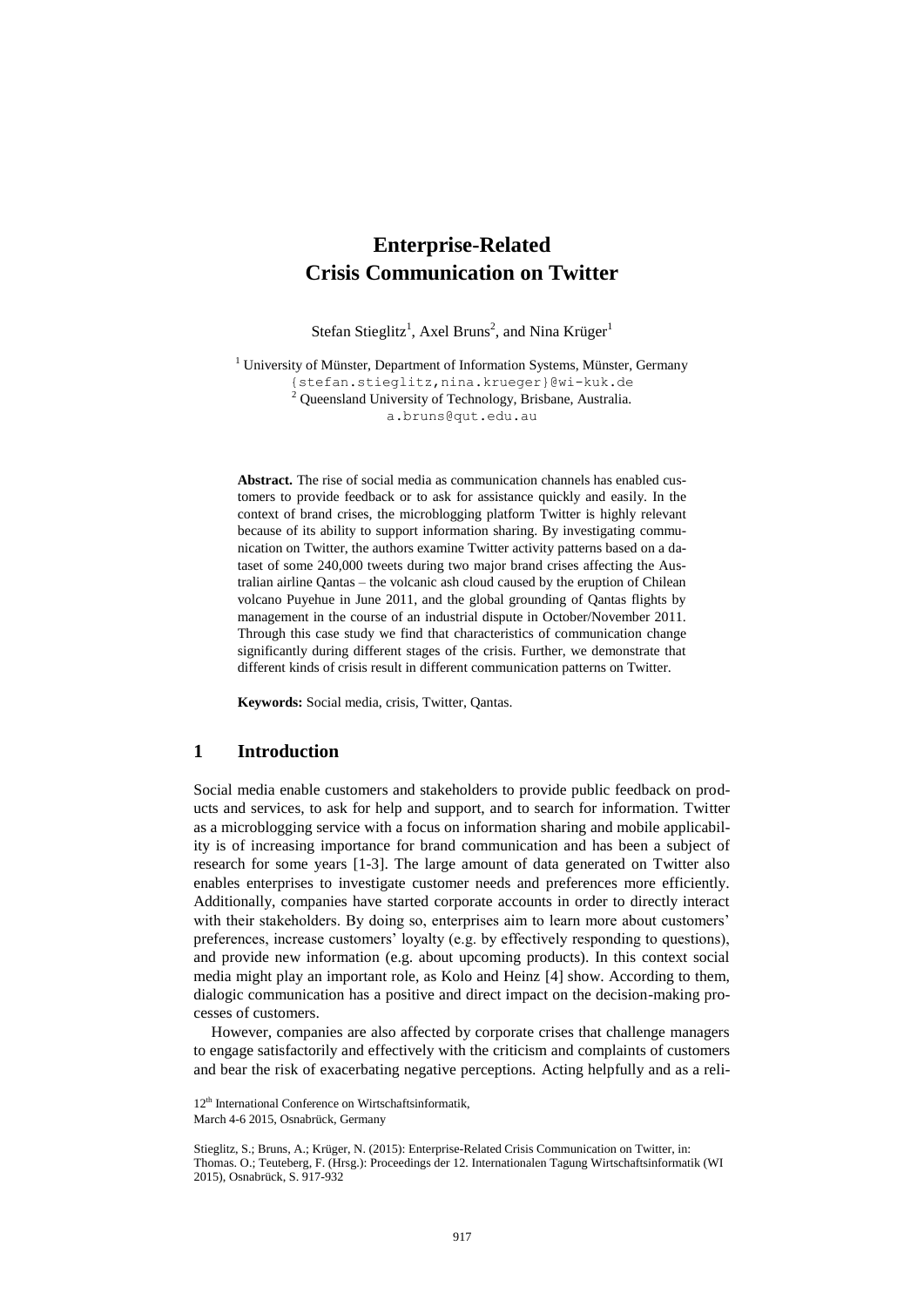able communication partner in a crisis situation might strengthen the relation between stakeholders and enterprises. In general, corporate crises can be categorized as events which arise primarily from enterprise activities (e.g. product recalls, financial scandals) and those events which arise independently of company activities (e.g. natural disasters, new competitor products) [5]. Within an enterprise context several types of crisis can take place, and as a consequence customers as well as companies act differently depending on the reasons and impact of a crisis. For example, if company operations are directly affected by a crisis, this may lead to customers requiring specific information urgently (e.g. what services are still being offered at the present moment). On the other hand, customers may feel the need to discuss wider implications among each other or with managers (e.g. when enterprises are responsible for damage caused to the environment).

Over the past few years, Twitter has become a popular communication channel for everyday users as well as for corporate enterprises to publicly share information. According to available data, more than 58 million tweets are published each day at present.<sup>1</sup> Limited to a maximum of 140 characters (given by the platform provider), these short messages are well suited to keep followers updated even in fast changing situations such as crises [6-7].

So far, little is known about the general nature of brand-related communication on Twitter during crisis situations. Even though several studies have been published in the last years that focus on isolated events (e.g. [8-9]), they did not search for general principles behind the communication patterns by extending their analysis across multiple events. Not only is current work in this field usually limited to a single event, but the dynamics of communication are often neglected, resulting in a snapshot analysis. Only very few studies reflect these issues and introduce approaches to shed light on the metrics behind Twitter communication (e.g. [10-11]. [11] state that metrics could be used to analyse (1) total activity and visibility of individual participants (e.g. original tweets sent, unedited retweets sent), (2) temporal flow of conversation (e.g. unique users active per period of time, tweets sent by each user per period of time), and (3) of specific forms of conversation (e.g. currently active users from the percentile for each time period, tweets posted by users from the percentile for each time period). However, none of these have considered enterprise-related crisis communication so far.

In this paper we seek to address the current lack of knowledge by investigating two data sets on brand-related public Twitter communication in crisis situations. In contrast to other studies, we concentrate our analysis on the metrics of the communication behavior, and consider the dynamics of communication over time. We captured about 112,000 public tweets referring to the airline Qantas over a timeframe of one year, during which the company was affected by two major crises. We identified this as an ideal opportunity to compare the metrics of both crises. While the reasons for the crises were different, most other variables generally remained the same within this period of time (e.g. affected company, impact on the customers, environmental conditions).

-

<sup>1</sup> http://www.statisticbrain.com/twitter-statistics/ (as of 2014-04-20)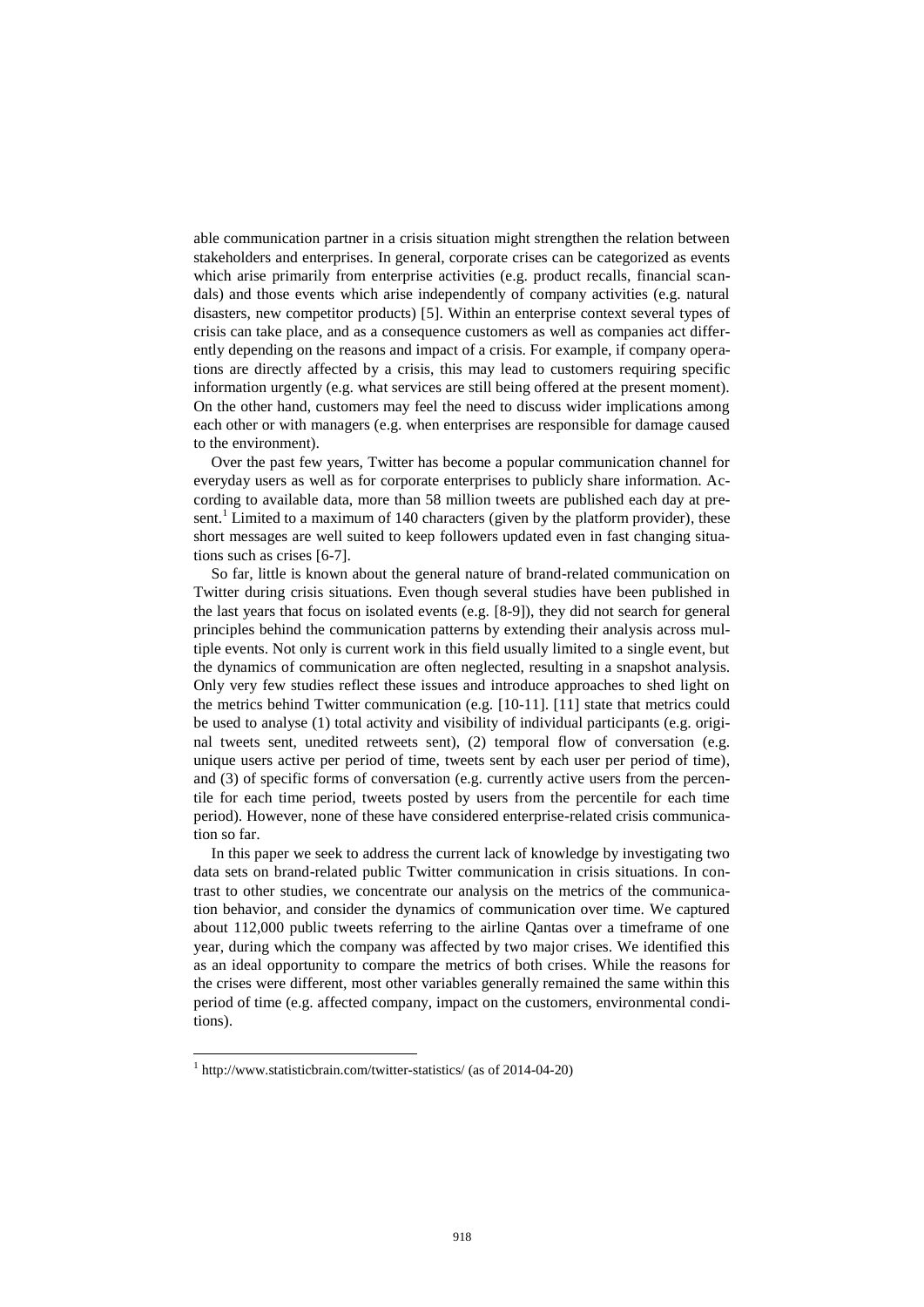The remainder of this paper proceeds as follows: first, we discuss key definitions and distinguish between different types of crises, based on a literature review. Further, we review the current state of research on crisis communication in social media. We then present the methodology and results of the *Qantas* case study. In the following section we discuss our results. The paper ends with a conclusion, discussion of limitations, and an outlook to further research.

# **2 Related Work**

#### **2.1 Analysis of Social Media Content**

There is increasing scholarly interest in developing a better understanding of communication in social media. Researchers from various disciplines such as information systems, communication studies, marketing, political studies or media studies are currently working in the field of 'social media analytics'. Following Stieglitz et al. [12, p. 90] "its primary goal is to develop and evaluate scientific methods as well as technical frameworks and software tools for tracking, modelling, analysing, and mining large-scale social media data for various purposes." A broad range of methods is used to analyse structured and unstructured data of social media communication. Depending on the underlying research questions statistical analysis, sentiment analysis, text mining, content analysis, and social network analysis are frequently used.

Often studies in this field generate static snapshots while neglecting the network's dynamics [13-14]; only a handful of studies can be identified which explicitly analyse the contents of social media discussion. Moreover, most studies do not consider that different types of actors are involved into social media communication. E.g. in a study of users and their behaviour in the Twitter network, Krishnamurthy et al. [15] identify three types of users (broadcaster, acquaintances and miscreants) by analysing a crawled data set covering some 100,000 users. The 'broadcasters', also described as 'lead-tweeters', are notable for publishing a large amount of original posts. One finding in this study was that these users update their status more often and post more tweets than users in the two other categories. Other approaches categorize users e.g. based on their communication activity [16]. Research in social media analytics considers communication on various relevant social media platforms such as Twitter [17- 18], Facebook [19], and Blogs [20].

### **2.2 Crisis Communication in Social Media**

In recent years a growing body of literature has emerged in the field of social media and crisis communication [7], [10]. A significant amount of this literature deals with natural disasters and their impact on society and NGOs. By contrast, enterpriserelated crises have not been discussed intensively. In a business context, issue management aims at an early and proactive reaction to and interaction between the company and their stakeholders. From this perspective, issues are topics which (1) actually or potentially concern the organization (they are of relevance). Furthermore, they (2) are characterized by heterogeneity of different expectations of stakeholders and of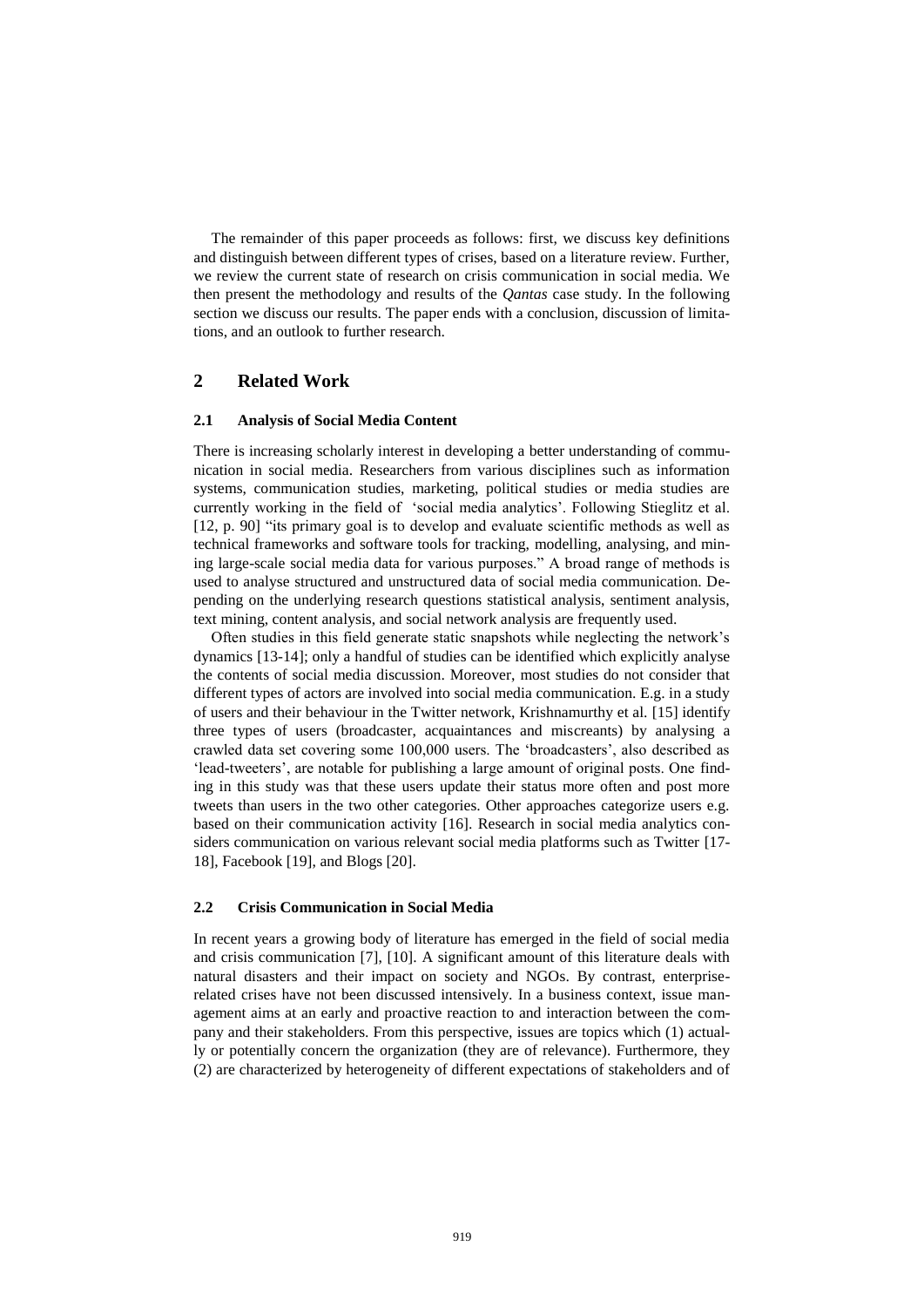the organization itself (there is a lack of shared expectations) and (3) they can be interpreted in various ways. Furthermore, issues contain a potential for conflict and are of interest for the public [21]. An issue may evolve to a crisis, depending on the issue's relevance to the enterprise's performance. Traditionally, issue management focuses on observing mass media such as television, radio, and printed media. As a result of the growing importance of social media in public communication, enterpriserelated topics (e.g. brands) are increasingly discussed in social media as well.

The degree to which relevant stakeholders anticipate specific events may be a factor influencing the magnitude of a crisis. Coombs [22] suggests that communicative patterns on Twitter (e.g. role of most active users, presence of retweets, URLs, etc.) differ between different types of crisis. He states "it does matter if stakeholders view the event as an accident, sabotage or criminal negligence. The crisis types or frame determines how much stakeholders attribute responsibility for the crisis to the organization". Based on various case studies, Coombs [22] adapted the 'situational crisis communication theory' (SCCT) to explain the reputational protection afforded by post-crisis communication. This theory differentiates three clusters including nine different types of crisis. Based on these clusters the SCCT explains how the crisis and stakeholder-based reputation is influenced by the crisis's characteristics. The three clusters are (1) victim cluster (e.g. natural disaster, rumor, and product tampering/malevolence), (2) accidental cluster (e.g. technical-error accidents and technicalerror product harm) and (3) preventable cluster (e.g. human-error accidents or humanerror product harm). There already exist some empirical case studies in this field. E.g. Stieglitz and Krüger [9] investigated a brand crisis involving car manufacturer Toyota in 2010 (cluster (2)-type crisis) and showed that peaks and quiet periods in the communication of enterprise-related issues characterize crisis communication. Park et al. [23] investigated a crisis of Domino's Pizza (cluster (3)-type crisis) and analysed the spreading of bad news through Twitter, focusing on the sentiments on two types of information (corporate news and apologies by the company). They pointed out that the spreading of bad news is faster than other types of information, like apologies; and that the more often bad news is discussed, the softer the negative sentiment is in the discussion [24]. The social media performance of brands during crisis can therefore be analysed and evaluated by examining patterns in brand-related communication both between customers themselves as well as between official brand accounts and customers [9].

# **3 Empirical Study**

#### **3.1 Background**

We concentrated our work on investigating two crises of the same company that happened within one year. The company we focused on is *Qantas*, an Australian cultural and commercial icon with some 35,700 employees. As one of the leading carriers for long-haul air travel, *Qantas* carries up to 30 million passengers per annum in 44 dif-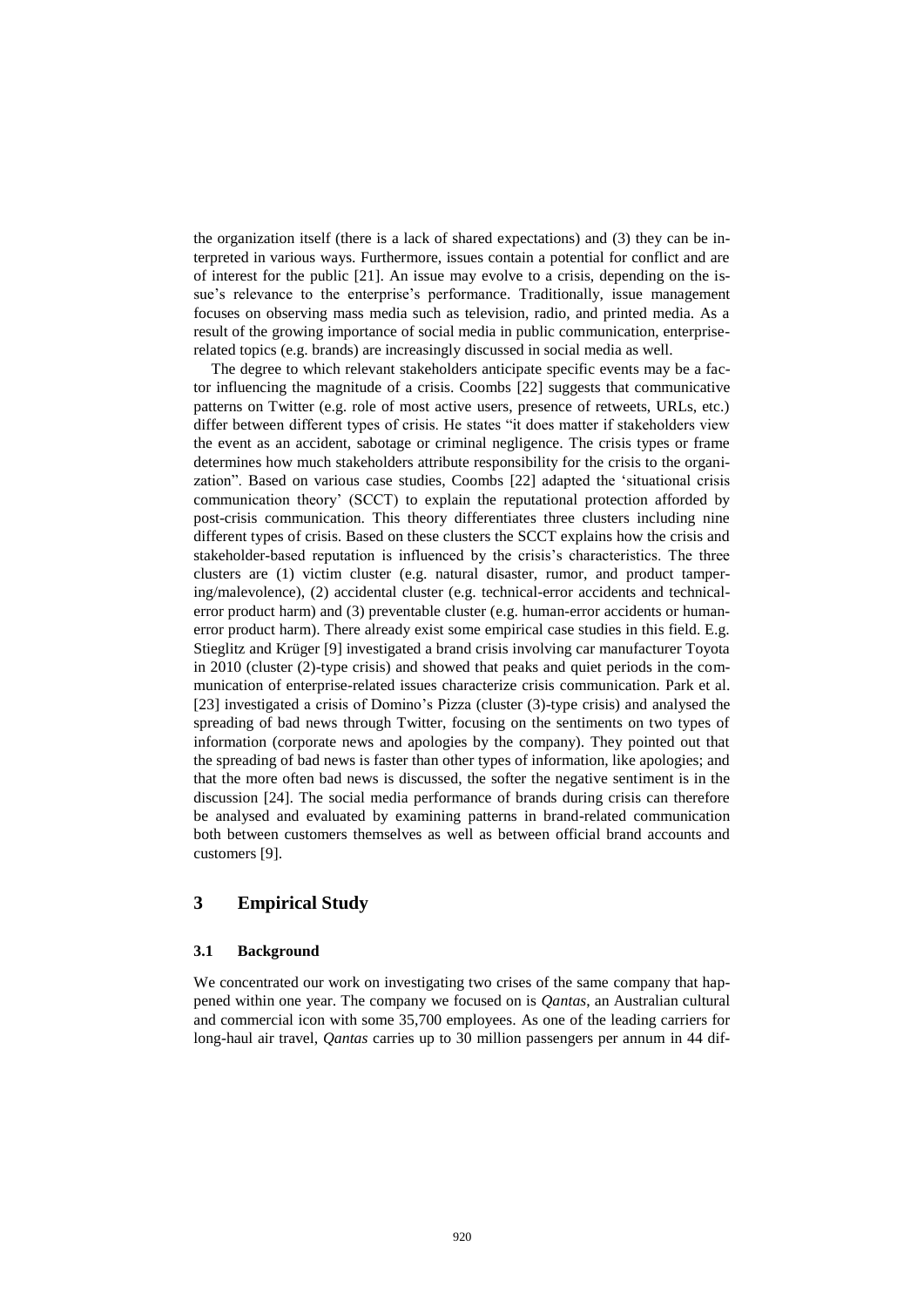ferent countries.<sup>2</sup> Its status as a leading global airline means that there is substantial interest in public communication about *Qantas* and related issues.

Over the year 2011 we monitored two major, transnational crises affecting *Qantas* unfolded. The first of these was caused by the eruption of the Chilean volcano Puyehue in June 2011, generating an ash cloud which drifted across the southern globe and caused flight disruptions and cancellations in South America, New Zealand and Australia. In Australia, in particular, *Qantas* and other flights to and from the major population centres in the south of the continent were cancelled in two separate episodes in mid-June, as the ash cloud circled the southern hemisphere twice. In a country that relies on air travel as an indispensable form of public transport, this caused significant disruptions to public life and generated substantial mainstream and social media coverage. In its connection to a natural disaster, this crisis belongs to the 'victim cluster (1)' of the SCCT model, therefore. Qantas is not responsible for the emergence of this crisis. In the following this first crisis is described as C1.

A second major crisis involving *Qantas* occurred in October 2011, when in response to prolonged minor industrial action *Qantas* announced a comprehensive staff lock-out, and the immediate grounding of its entire fleet of aircraft on a global basis. The grounding, which lasted for several days, severely disrupted the travel plans of tens of thousands of passengers worldwide. This second case differs markedly from the first: here, *Qantas* management itself caused the brand crisis, and the crisis has a significant political dimension in Australia. This crisis must thus be allocated to the 'preventable cluster (3)' of the SCCT model. Qantas is responsible for the crisis. In the following this second crisis is described as C2.

Communication on Twitter is based on a number of simple but effective instruments for managing conversation and discussion. Common tools include the hashtag (a brief keyword, prefixed with the hash symbol '#'): a hashtag is usually included in a tweet to mark it as part of a specific topical discussion. By using established hashtags, users enable their tweets to become visible to other users following the topic [25]. Further, by sending @replies (the tweet contains the recipient's username, prefixed by the ' $\omega$ ' symbol) users address their tweets to specific other users. Contrary to direct messages to other users, @replying is public, and all other participants in the network are able to access such messages. A special form of the @reply is the (manual) retweet. Here, users quote all or part of another user's tweet, prefixing it with 'RT @username' to acknowledge the original sender, and thereby share interesting tweets with their own audience (their network of followers). Retweeting users may also edit those retweets before sending, for example in order to include their own comments. Finally, to provide new or additional information, Twitter users are also able to include URLs with their tweets, thereby providing pointers to off-site content.

### **3.2 Methods**

-

To identify enterprise-related crises that were of public interest, we monitored the mainstream media including the feeds of news agencies. Simultaneously, we tracked

<sup>2</sup> www.qantas.com.au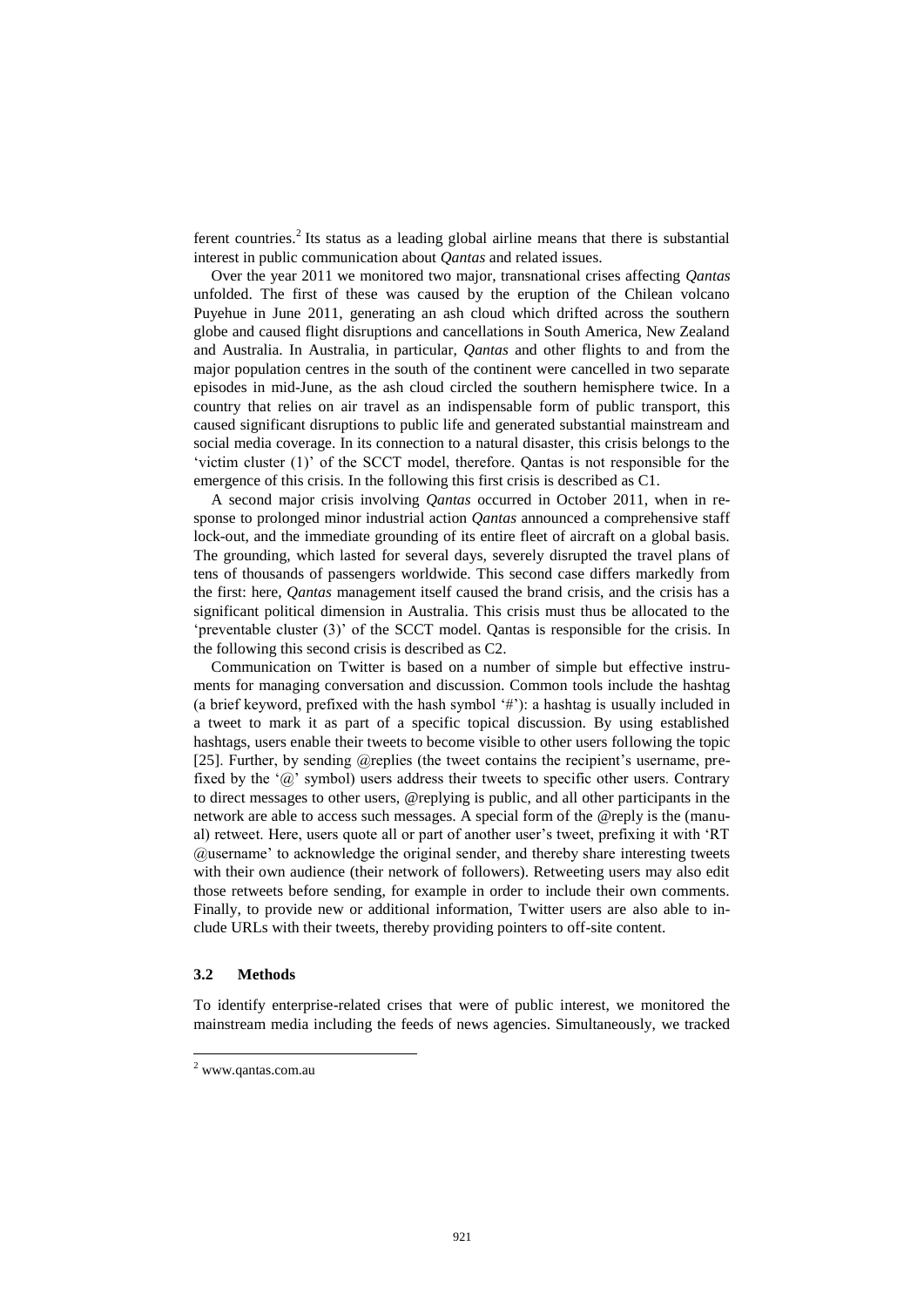tweets containing the names or hashtags of fifty major global brands in 2011. Since Qantas was affected by two major crises of different types within the data-tracking period, we chose to concentrate our analysis on this case.

The study method involves an in-depth, longitudinal examination of a single enterprise. This allows us to systematically collect Twitter data, examine events, and analyse the dynamics of the discussion. By referring to Coombs [22] we were able to distinguish patterns of communication for two different types of crisis.

In our study of these crises, we focused on the Twitter network because: (1) the number of participating users and tweets is high, (2) Twitter communication, in response to emerging issues, is fast and spontaneous (also due to mobile-based participation possibilities), making it an effective platform for the sharing and discussion of crisis-related information [6], (3) Twitter provides an API which enables us to gather data at scale on specific issues, and (4) Twitter is characterized by a high topicality of content. To track Twitter data we used a modified version of the open source tool yourTwapperkeeper<sup>3</sup>. This tool enabled us to capture all those tweets that contain the keyword *Qantas* in their content, in the username of the sender, or in a URL. We also identified tweets that, in spite of containing the '*Qantas'* keyword, were obviously not related to *Qantas* at all (e.g. Twitter spam). We were able to identify those tweets by searching for identical tweets that were posted with a very high frequency. Often such messages are generated by (automatic) bots and therefore are not relevant to our analysis. By reading the 100 most frequent messages we could classify them as being either related to the crises or not. Following, we removed such not crises-related tweets from our dataset. Overall, this resulted in a dataset of some 240,000 tweets between mid-May and mid-November 2011. From these data we selected those tweets which were published within the timeframes of each of the crises: some 14,200 tweets for the 11-24 June ash cloud crisis, and some 98,600 tweets for the 26 October to 8 November airline grounding crisis.

We further processed these tweets to identify a number of tweet types: in the first place, we distinguish between original tweets, @replies, and manual retweets. In this latter category, we count those tweets that contain any one of the common indicators for passing along an original tweet made by another user: (1) "RT @user Qantas flights cancelled due to ash cloud." (RT = retweet), (2) "MT @user Qantas flights cancelled due to ash cloud." (MT = manual retweet), (3) "@user Qantas flights cancelled due to ash cloud." ("quoted" tweet), and (4) "Qantas flights cancelled due to ash cloud." (via @user) (received via @user). In addition to such 'straight' retweeting, we also count as retweets any tweets which follow the formats above, but add further commentary – e.g. "Oh no! RT  $@$ user Qantas flights cancelled due to ash cloud". While retweets are technically also @replies, we count as genuine @replies only those tweets which include '@user', but do not follow any of the manual retweeting formats above. Finally, any tweets which are neither genuine @replies nor retweets – that is, tweets which do not reference another user – we count as original tweets: new contributions to the discussion. These three types of tweets, then, combine to cover the entirety of all tweets in our dataset: tweets are either original tweets,

-

<sup>&</sup>lt;sup>3</sup> See: [http://mappingonlinepublics.net/tag/yourtwapperkeeper](http://mappingonlinepublics.net/tag/yourtwapperkeeper/) (2014-11-13)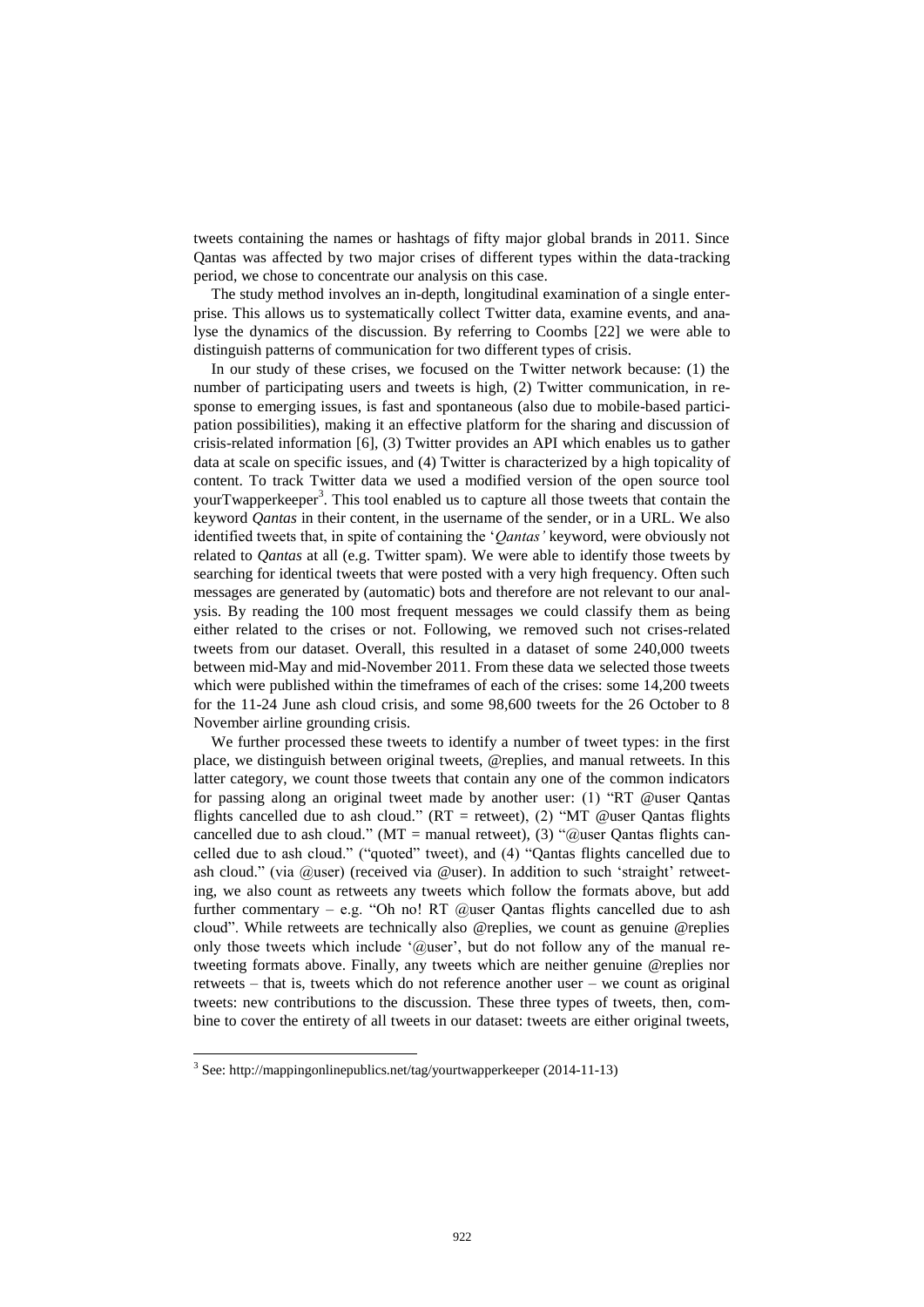genuine @replies, or retweets. Further, in a separate category we also count all tweets (regardless of whether they are original tweets, @replies, or retweets) which contain URLs.

In addition to tracking the incidence of these tweet types, we also distinguish between three categories of users as suggested by [11]. First, we identify the *most active users* in our dataset: the one percent of the total participant base who have contributed the highest number of tweets containing the keyword '*Qantas'*. Next, we distinguish a second category of *highly active users*: the ten percent of users who have contributed the highest number of tweets, from which we remove the most active users already identified in the first step. Finally, we categorize as *peripheral users* those participants who are not included in either of the other two groups.

# **4 Results**

In the following, we first present the results of the descriptive analysis (patterns) and afterwards the findings of the manual content analysis for both crises. As both events relate to flight disruptions caused by the grounding or partial grounding of the *Qantas* fleet, they are immediately comparable; given the global impact of the October/November 2011 airline shut-down, the significantly greater volume of tweets during that time is hardly surprising. In table 1 we present general numbers for both crises.

|                                    | Cl: Ash cloud     | C2: Airline grounding |
|------------------------------------|-------------------|-----------------------|
| Time frame of analysis (year 2011) | Jun $11 -$ Jun 24 | Oct $26 - Nov 8$      |
| Total number of tweets             | 14,226            | 98,636                |
| Total number of unique users       | 9,546             | 42,145                |
| Average tweets per day             | 1,016             | 7,045                 |
| Average unique users, per day      | 790               | 4,571                 |
| Average tweets per capita, per day | 1.27              | 1.45                  |

**Table 1.** Twitter activity during the two crisis events

A closer examination of the two periods reveals the patterns of each event in more detail. C1 (fig. 1) clearly divides into two peaks, corresponding to the two separate disruptions caused by the first and second circulation of the ash cloud around the southern hemisphere. In between the two events, *Qantas* and other airline flights in Australia and the region resumed, albeit only briefly. Notably, while the first disruption constitutes a longer period of heightened Twitter activity, the second takes place in the main on two days, 21-22 June. This reflects the less unforeseen nature of the repeat event (second eruption), and the greater experience of airline, passengers and the general public in dealing with it.

Additionally, fig. 1 indicates (on the scale to the right of the graph) the average number of tweets made by each participating user for each day. Here, overall ratios remain relatively stable throughout. The peak periods are characterized by a slight increase in the number of tweets per user. Not only do peak crisis periods attract more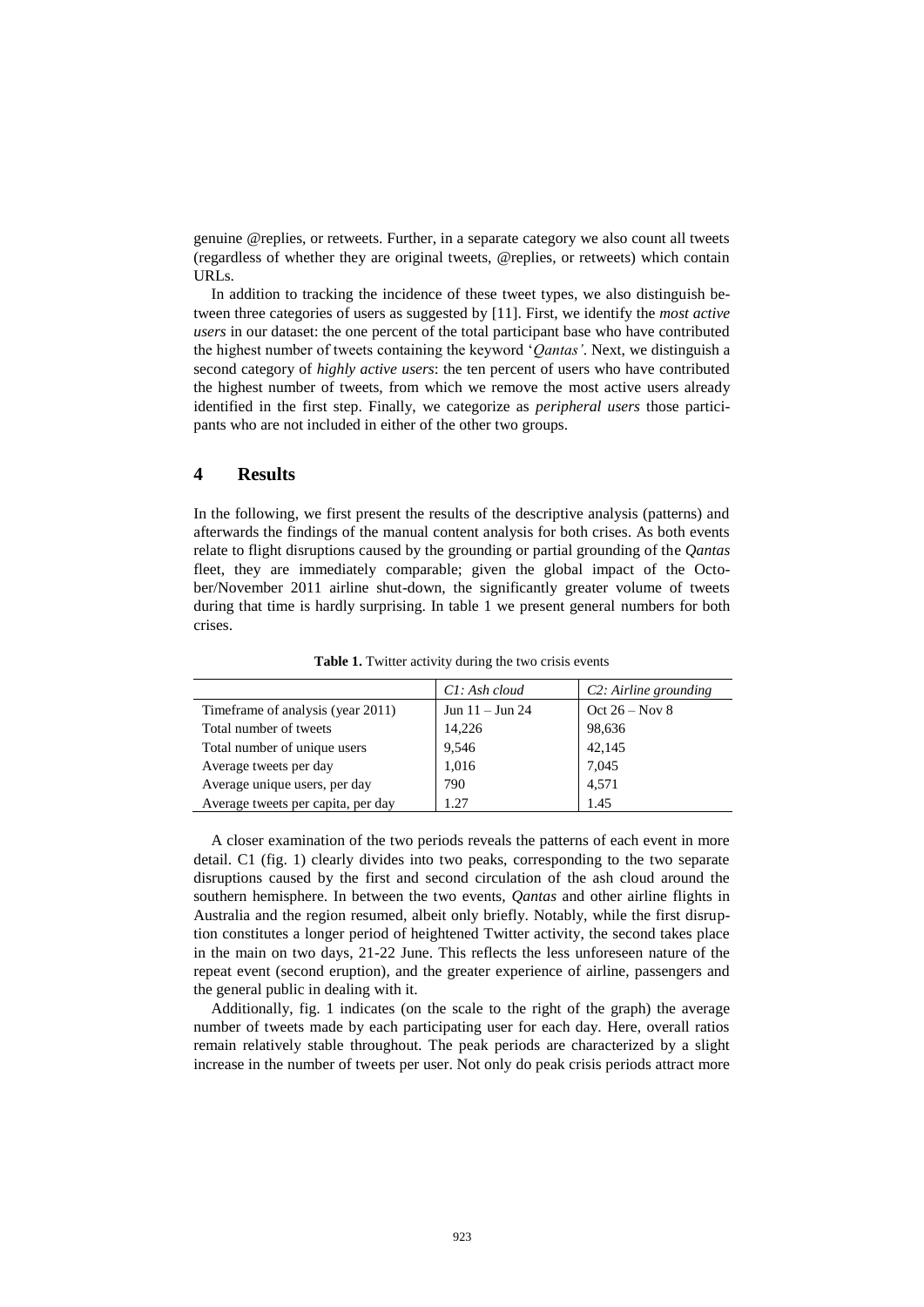users, therefore – an average of over 1,700 for the first disruption on 12-15 June, for example, compared to an average of below 470 for the brief resumption of flights 16- 20 June. They also lead those users to become more engaged in tweeting about the brand experiencing a crisis.



**Fig. 1.** Tweeting patterns per day during C1

The corresponding activity patterns for C2 shows some notable differences (fig. 2). In the first place, the overall volume of tweets is substantially greater (peaking at nearly 20,600 tweets containing the term '*Qantas'* on 30 October – a rate of over 14 tweets per minute, on average). This is hardly surprising, given both the immense global effect and the unprecedented nature of this action. Twitter volume gradually decreases again as a temporary ruling by Australia's industrial relations tribunal forces the airline to resume flights.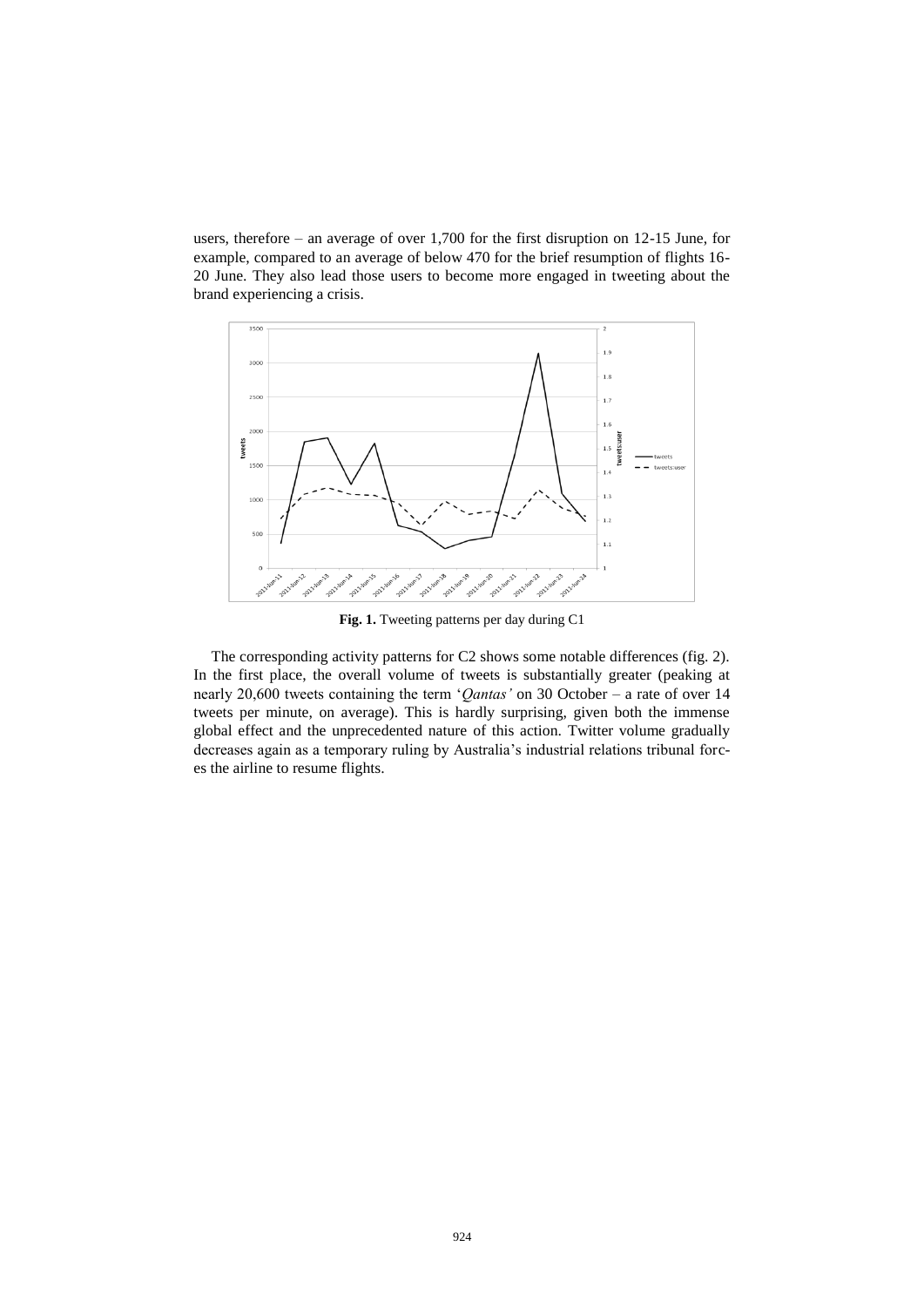

**Fig. 2.** Tweeting patterns per day during C2

What is notable about this second crisis event is that (from initial levels around 1.3, similar to those observed for the first event) the average ratio of tweets per participating user rises significantly during the peak periods – to over 1.6 tweets per user, per day, during the grounding and its resolution, and to nearly 1.75 tweets per user during a follow-up spike on 4 November. This indicates a higher level of user persistence in the discussion: rather than merely posting single tweets complaining that the ash cloud has affected their *Qantas* flights, as they might have done in June, in C2 more Twitter accounts are posting multiple tweets discussing the grounding, its politics, and its implications.



The differences between the two events can also be documented by examining the types of tweets made by participating Twitter users during these periods.

**Fig. 3.** Types of tweets during C1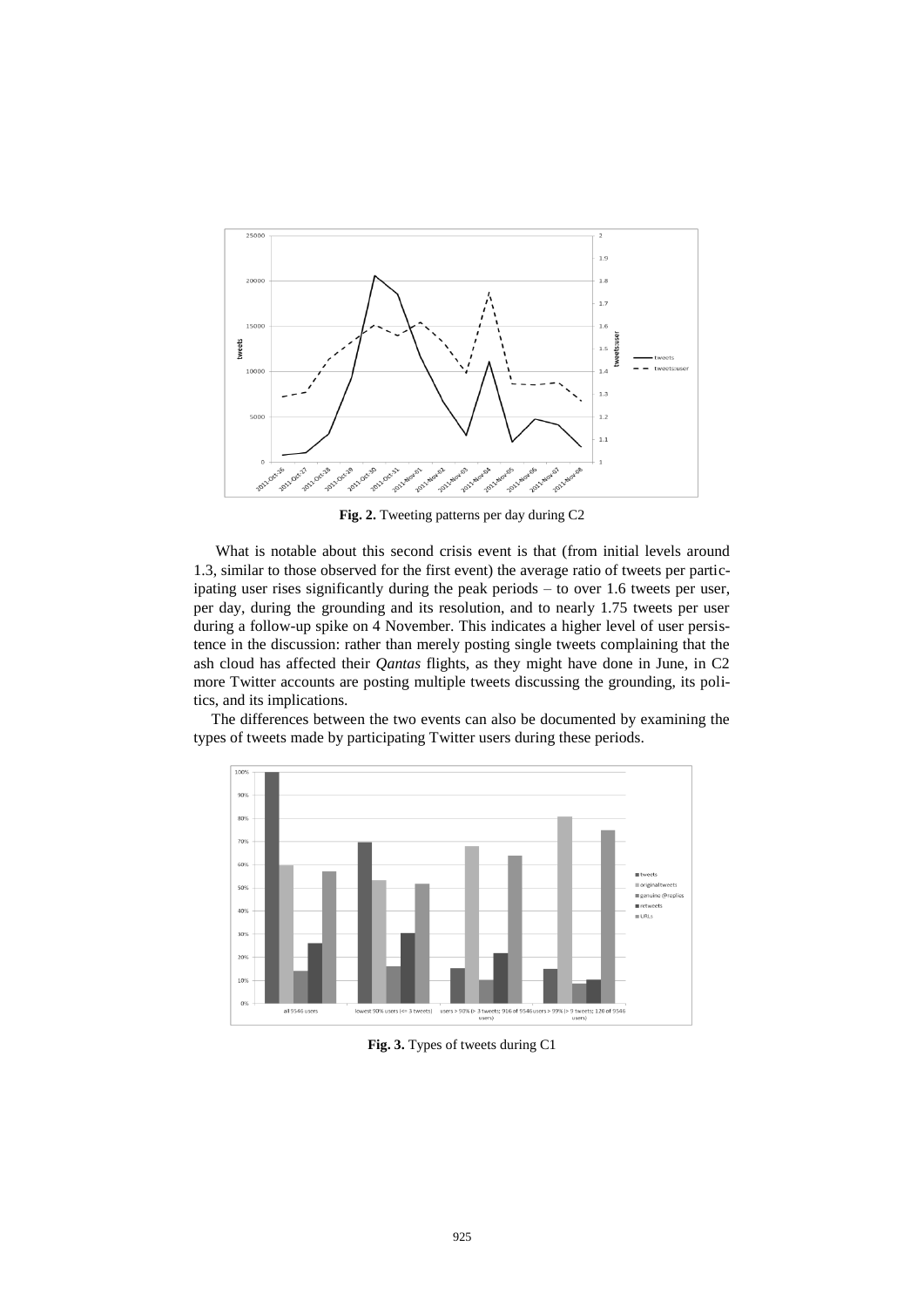Examining the distribution of tweet types both in general and across the three groups of participants first for the ash cloud crisis (fig. 3), we note first that at 60%, a substantial percentage of tweets across the two weeks examined here were original tweets; retweets and @replies account for a much smaller number. That percentage rises even higher if we consider only the top percentiles of users: 68% of tweets made by the second most active group, and 81% of tweets by the top one percent of most active users are original tweets rather than engaging discursively with other Twitter users. At the same time, the percentage of URLs in tweets rises in a similar pattern (from 57% in all tweets to 64% in the tweets of the second most active group to 75% in the tweets of the most active users). While these users do not engage much with other Twitter participants, they do engage substantially with other information available on the web, and share it in the form of URLs with their followers.

Patterns during C2 are notably different (fig. 4). There are a substantial number of original tweets (accounting for 52% of all tweets in the dataset), but the top one percent of most active users (some 434 of the total number of 42,145 users) account for proportionally fewer of such original tweets. Only 46% of their tweets fall into this category. Rather, in marked difference from the C1 period, exactly one third of their tweets retweet the messages of other users and 21% of their messages @reply to others. Further, only a comparatively low 37% of their tweets contain URLs. The second group of users shows similarly divergent patterns.



**Fig. 4.** Types of tweets during C2

The distribution of most active user activity during C1 shows a familiar long-tail distribution pattern (fig. 5). A few of the twenty most active users account for a disproportionately high amount of tweets. We found that the official *Qantas* account *@QantasAirways* is not in one of the active groups. While we captured nearly 50 tweets from this account over the C1 period, this number is dwarfed by the activity of *@AustFreqFlyer*, the account of an Australian high-end travel Website. Indeed, the majority of the most active accounts during this period are related to airline and travel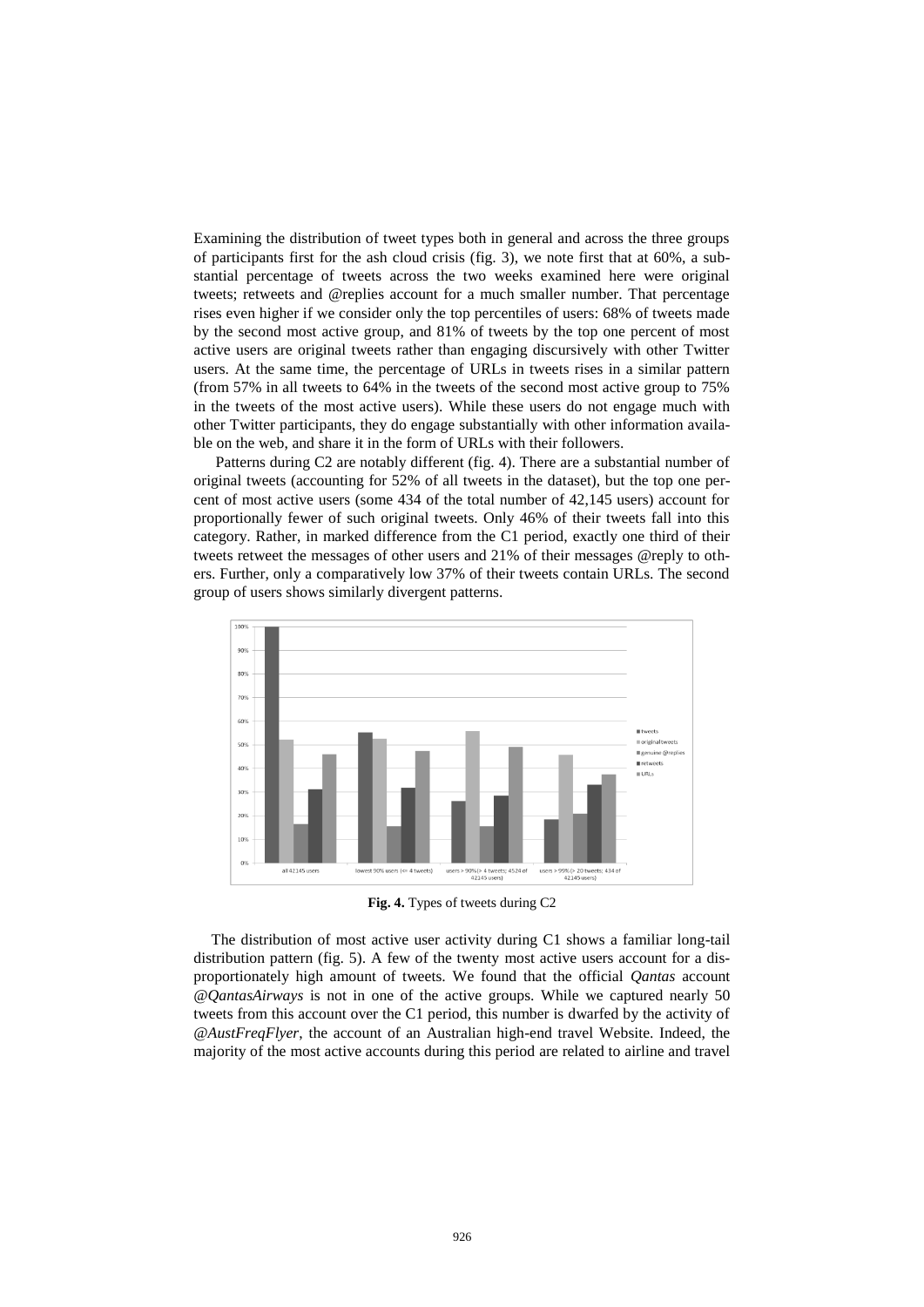industry (including the accounts of a handful of individual enthusiasts). In comparison with these users, who mainly post original tweets, *@QantasAirways* is notable for the markedly different use of its account. In an effort to address the situation, tweets originating from this account are largely genuine @replies to customers and others affected by flight cancellations.



**Fig. 5.** Activities of the most active accounts during C1

By contrast, activity by the most active users discussing the management-initiated temporary shutdown of *Qantas* flights in C2 shows markedly different patterns once again. Distribution of activities across the twenty most active accounts is more even (the 'long tail' curve is less pronounced), and in keeping with the overall patterns we observed, a substantially greater number of retweets and @replies can also be noted.



**Fig. 6.** Activities of the most active accounts during C2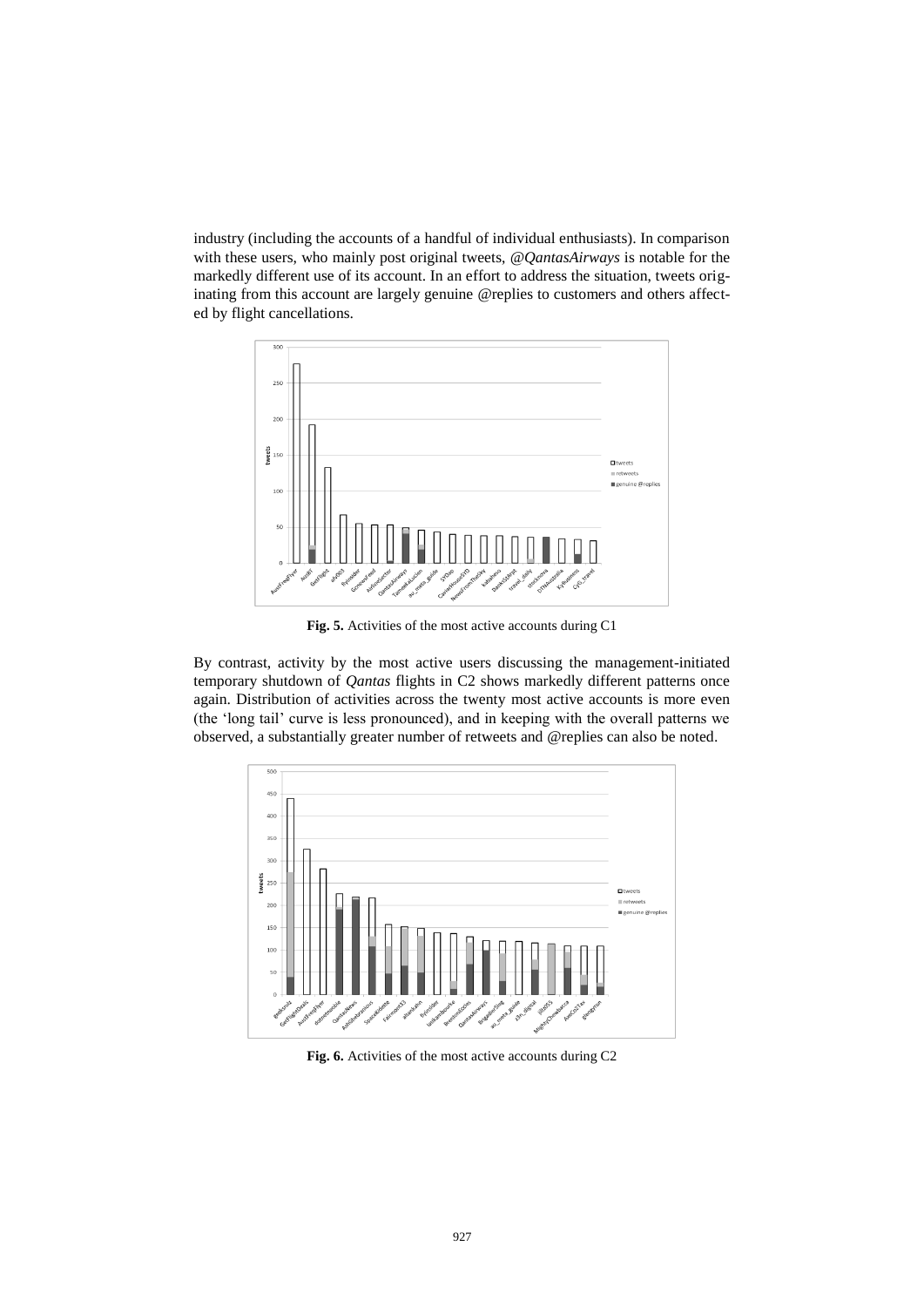Most importantly, the make-up of this lead group also diverges significantly from C1. In C2, we note the presence of a much greater number of individual, non-corporate accounts, many of them well known as regular *Twitter* commentators on Australian politics. In tenth position, the Australian Broadcasting Corporation's political reporter *@latikambourke* is also represented here. Common especially to these accounts (and contrasting for example with corporate accounts @*GetFlightDeals* and @*AustFreqFlyer*) is their significant focus on @replying to and retweeting the messages of other users. We may assume that discussion of the grounding itself and of its political and economic implications in Australia dominates most active users' activities. The position of official *Qantas Twitter* account @*QantasAirways* (and its focus on @replying to disgruntled passengers) should also be noted; by contrast, the more prominent @*QantasNews* account, which is similarly highly engaged in @replying activities, is *not* an official account, but is operated by the independent site *Flight.org.*

# **5 Discussion**

We can see some notable differences in the metrics of these two crises, pointing to divergent patterns of development for these events. First, we observed that the overall volume of tweets in the first crisis (C1) is much lower than in the second (C2). This may be explained both by the fact that the ash cloud flight cancellations affected a smaller (if nonetheless considerable) geographical area across the southern states of Australia and the region than the global grounding of the entire *Qantas* fleet, and by the fact that the global grounding was entirely unforeseen (and deliberately kept secret by management ahead of its coming into effect), while disruptions from the ash cloud were a least partly foreseeable (especially the second disruption of the volcano). In other words, we suggest that the magnitude of *Twitter* discussions about any given brand crisis is related at least in part also to the degree to which the crisis comes as a surprise to the brand's stakeholders.

This is also evident from the interaction patterns that our analysis has uncovered. Especially amongst the more highly active user groups, we found a substantially larger percentage of original tweets (i.e. tweets which are neither @replies nor retweets) and tweets containing URLs during C1, while tweets posted by these groups during C2 were significantly more dialogic and interactive (as expressed in the higher percentage of @replies and retweets). On the basis of these figures, we suggest that during C1 there is a greater focus on sharing immediate news about the ash cloud groundings and their impact on travel arrangements, while during C2, more users are engaged in a discussion of *Qantas* management decisions and their implications for the *Qantas* enterprise as well as for Australian industrial relations policies. Notably, the average of tweets sent per user, per day, is also greater during C2 (at 1.45) than during C1 (at 1.27), supporting our characterization of C2 as a more discursive event during which longer conversations between users are more likely.

These communication patterns differ especially strongly when we examine the tweeting behaviours of the most active user group only. During C2, most active users post a much smaller percentage of original tweets than during C1; on the other hand,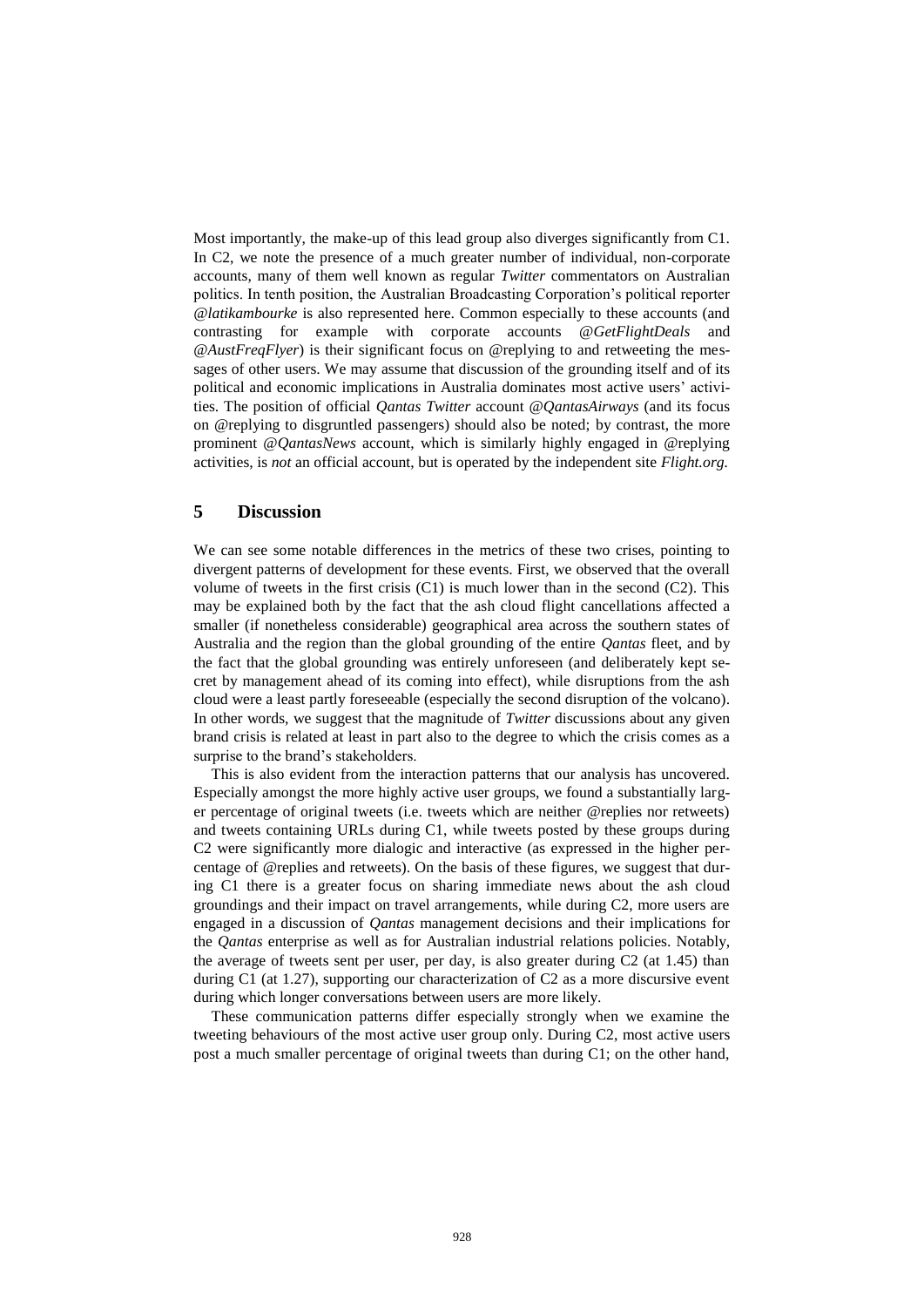the share of genuine @replies is much higher (C1: 8%, C2: 20%). Both observations point to the more dialogic character of communication around the managementinitiated crisis  $(C2)$  than during the ash cloud crisis  $(C1)$ ; in the second group of highly active users, similar patterns can be observed. As these most active groups of users are responsible for a disproportionately large amount of all tweets referring to *Qantas* during these crisis events, these divergent patterns are especially important in setting the tone and pattern for overall Twitter conversations around these events.

The divergent communicative patterns observed amongst the most active users in the two cases may thus also reflect longer-standing communicative patterns in these established *Twitter* networks. As outlined above, we found that most active users discussing the global grounding event responded much more discursively than most active users during the ash cloud event – but as they did so, they engaged less prominently in sharing information sourced from outside of *Twitter*. Rather, what they did share were the tweets posted by their fellow *Twitter* users; such tweets were more likely to contain insightful, clever, or funny commentary on the airline grounding than detailed information on how the event itself was unfolding. Further research in this context could examine the communicative patterns in general, longer-term hashtags relevant to these two groups – the well-established #flyertalk and #auspol, for example – and compare these overall patterns of activity to those we have observed for the two crisis events. In the process, we would expect to find that leading air travel industry accounts generally post more URLs and engage in less discussion than leading Australian political commentators.

Finally, we found that the official *Qantas* account, @QantasAirways, is not especially prominent in the lead group. We captured some 50 tweets from this account during the ash cloud crisis, and some 125 tweets during the grounding crisis; while these numbers are not insignificant, they remain relatively small for a globally active corporation encountering severe disruptions to its operations, and are dwarfed by the activity levels of other, independent Twitter accounts. Other than the fact that many of the company's tweets appear to be @replies to specific Twitter users, this comparatively small number of tweets (considering the tens of thousands of *Qantas* customers affected by both crisis events) does not point to a particularly active use of Twitter for brand crisis communication, and it means that *Qantas* is unable to retain effective control of its brand identity during these events.

# **6 Conclusion**

In our study we were able to provide empirical data that indicate that communication on Twitter about certain brand crises can show some major differences even though the events were generally comparable regarding the affected enterprise, the consequences for customers, and the environmental conditions (due to the short timeframe). We suggest that the degree of foreseeability of each event, as well as the perceived need for public discussion (e.g. because major facts are unknown), heavily influence the dynamics of communication. Through our study we clearly showed that communication of one brand-related crisis was based more strongly on news sharing (C1),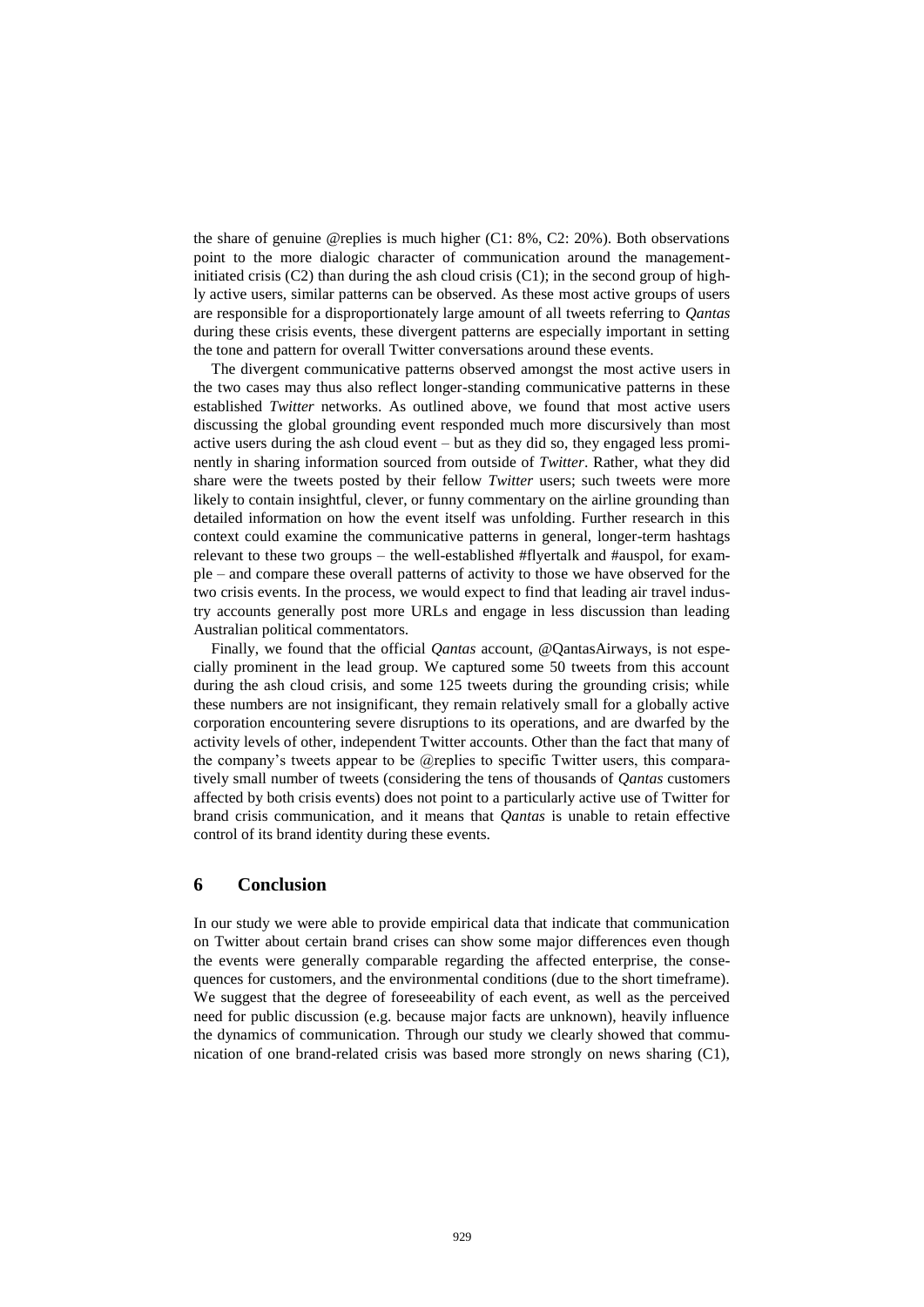while the other was focused more strongly on discussion (C2). We also found that this distinction is most pronounced for those user groups that are very active within the overall communication process, as measured through the volume of their contributions. Therefore, the accounts of most active users, including the relevant companies themselves, play pivotal roles within overall discussion.

For any research dealing with Twitter data, it must be noted that researchers rely on the accurateness of the Twitter API. As the API is the only access point to largescale Twitter data that is available to researchers outside of Twitter itself, there is no opportunity to independently verify the quality of the dataset. This is a necessary and unavoidable limitation that does not invalidate the findings of studies such as ours. Given the substantial volume of the tweets that we did capture, our results retain their validity even if they are based only on a large percentage of all '*Qantas'* tweets rather than on an exhaustive dataset comprising all such tweets. Moreover, we can not state that 100% of all tweets in our data set are related to one of the crises situations (even though we did our best to remove unrelated tweets). However, this limitation is true for all other big data studies in this field and is not avoidable without having a manual content analysis on the full data set.

Rather than focusing on absolute numbers, therefore, we suggest that our findings point to key patterns and tendencies of dynamic brand communication on Twitter. We also note that our conclusions are case-specific and cannot be generalized without examining a number of further brand crisis situations. In our further work, therefore, we intend to conduct similar research (investigating different industries and brand issues, for example) to develop a more comprehensive portfolio of case studies which enables us to draw comprehensive conclusions through a more systematic comparison between diverse case studies. This paper contributes to scholarly discussion by providing rich empirical data of enterprise-related crisis communication on Twitter. In practice, these first results may help companies to better understand the importance of taking part in the communicative activities surrounding their brands on Twitter, and to develop strategies for engaging more efficiently in social media spaces.

A substantial amount of further research is now needed: the observations we have made here must be tested against a catalogue of other brand crises, to test whether the communicative patterns we have observed are particular to these two specific crises or exemplary of general patterns in the use of Twitter during brand crisis situations. It should also be investigated to what respect technology developments and improved communication channels might change behaviour in crises communication leading towards new SCCT clusters. Further, a range of additional metrics to measure communicative processes on Twitter may also be developed, and may again be compared across a wide range of communicative situations relating to various brands and brand crises. From a practical view it would also be interesting to learn more about how the company might see if it performs well or not according to twitter patterns and how the company can track this indicator during different types of crises.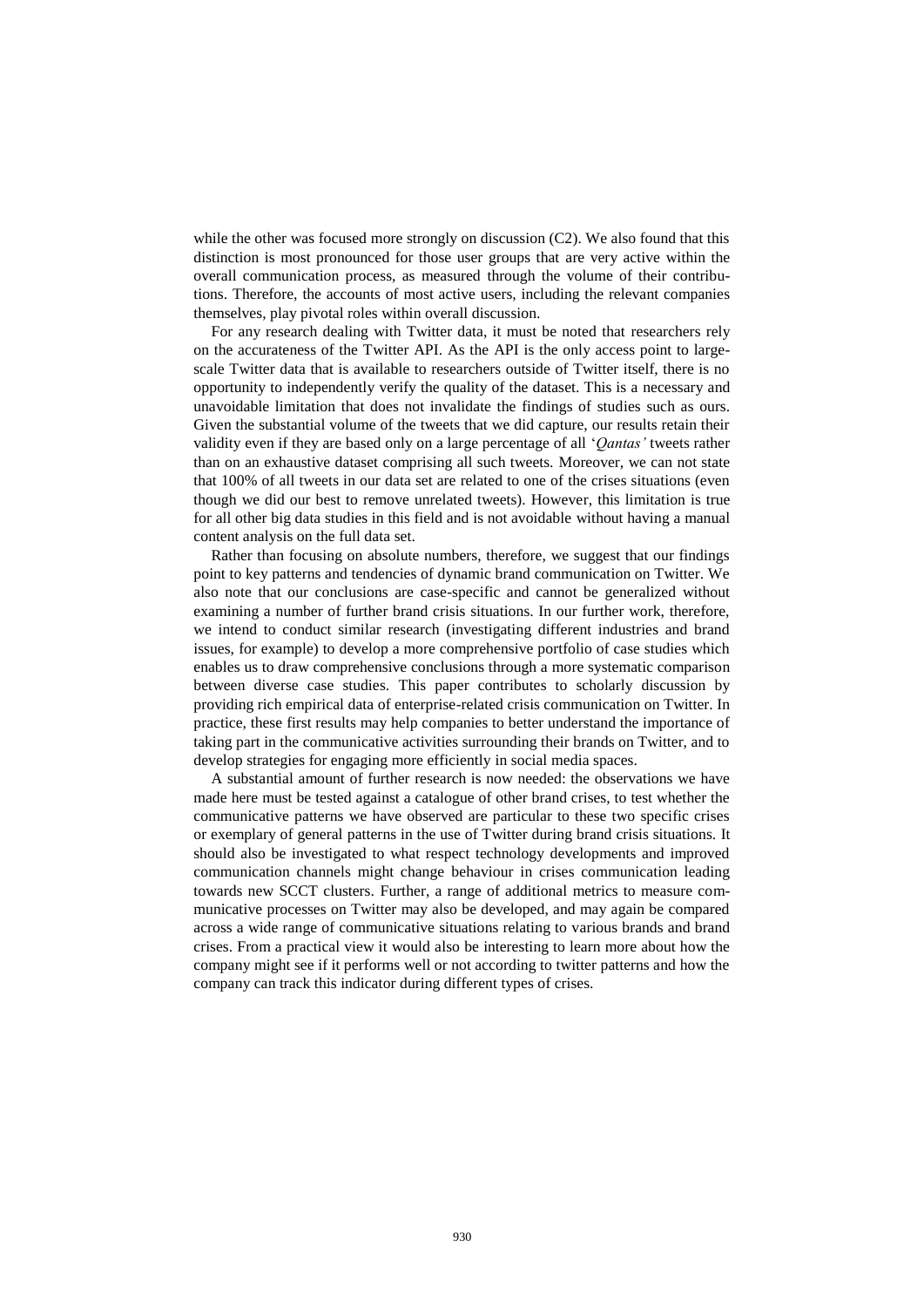# **References**

- 1. Cheung, C., Zheng, X., and Lee, M.: Consumer Engagement Behaviors in Brand Communities of Social Networking Sites. In: AMCIS 2012 Proceedings, Paper 20 (2012)
- 2. Krüger, N., Stieglitz, S., and Potthoff, T.: Brand Communication In Twitter A Case Study On Adidas. In PACIS 2012 Proceedings, Paper 161 (2012)
- 3. Weller, K., Bruns, A., Burgess, J., Mahrt, M., and Puschmann, C. (eds): Twitter and Society. New York: Peter Lang (2014)
- 4. Kolo, C., and Heinz, A.: Wellenschlag in Social Media: Orchestrierung der Markenkommunikation zwischen Facebook, Twitter und Co, München: i-cod ltd (2010)
- 5. Jaques, T.: Issue management and crisis management: An integrated, non-linear, relational construct. Public Relations Review (33:2), pp. 147-157 (2007)
- 6. Bruns, A., and Burgess, J. E.: The Use of Twitter Hashtags in the Formation of Ad Hoc Publics. In: 6th European Consortium for Political Research General Conference, Reykjavik, pp. 25-27 (2011)
- 7. Hughes, A. L., and Palen, L.: Twitter adoption and use in mass convergence and emergency events. In: International Journal of Emergency Management (6:3), pp. 248-260 (2009)
- 8. Oh, O., Kwon, K., and Rao, H.: An Exploration of Social Media in Extreme Events: Rumor Theory and Twitter During the Haiti Earthquake 2010. In: ICIS 2010 Proceedings, Paper 231 (2010)
- 9. Stieglitz, S., and Krüger, N.: Analysis of Sentiments in Corporate Twitter Communication – A Case Study on an Issue of Toyota. In: Proceedings of the 22nd Australasian Conference on Information Systems (ACIS'11) (2011)
- 10. Oh, O., Agrawal, M., and Rao, R.: Community Intelligence and Social Media Services: A Rumor Theoretic Analysis of Tweets During Social Crises. MIS Quarterly (37: 2), pp.407- 426 (2013)
- 11. Bruns, A., and Stieglitz, S.: Towards more systematic Twitter analysis: metrics for tweeting activities. International Journal of Social Research Methodology (16:2), pp. 91-108 (2013)
- 12. Stieglitz, S., Dang-Xuan, L., Bruns, A., and Neuberger, C.: Social Media Analytics: An Interdisciplinary Approach and Its Implications for Information Systems. Business and Information Systems Engineering 6(2), pp. 89–96 (2014)
- 13. Lin, Y.-R., Chi, Y., Zhu, S., Sundaram, H., and Tseng, B. L.: Facetnet: a framework for analyzing communities and their evolutions in dynamic networks. In: Proceeding of the 17th international con-ference on World Wide Web (WWW'08), Beijing, China: ACM, pp. 685-694 (2008)
- 14. Bruns, A.: How Long Is a Tweet? Mapping Dynamic Conversation Networks on Twitter Using Gawk and Gephi. Information, Communication & Society, Routledge, pp. 1-29 (2011)
- 15. Krishnamurthy, B., Gill, P., and Arlitt, M.: A few chirps about twitter. In: Proceedings of the first workshop on Online social networks, New York: ACM, pp. 19-24 (2008)
- 16. Stieglitz, S., Riemer, K., and [Meske, C.:](https://www.wi.uni-muenster.de/de/institut/gruppen/kuk/personen/christian-meske) Hierarchy or Activity? The Role of Formal and Informal Influence in Eliciting Responses From Enterprise Social Networks. In: Proceedings of the European Conference on Information Systems (ECIS), Tel Aviv (Israel) (2014)
- 17. Jansen, B. J., Zhang, M., Sobel, K., and Chowdury, A.: Twitter power: Tweets as electronic word of mouth. Journal of the American Society for Information Science and Technology (60:11), pp. 2169-2188 (2009)